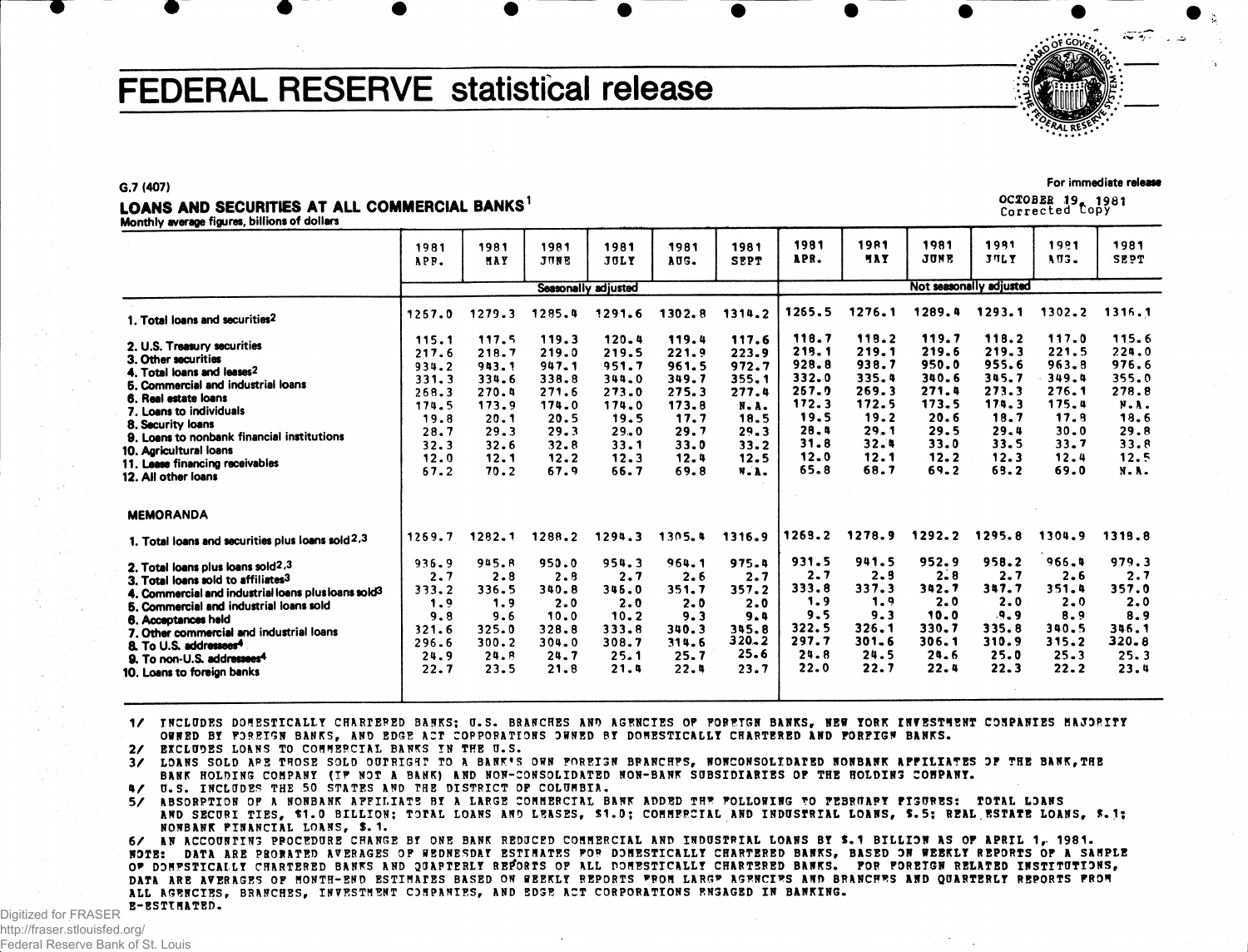#### G.7 (407)A LOANS AND SECURITIES AT DOMESTICALLY CHARTERED COMMERCIAL BANKS<sup>1</sup>

Averages of Wednesday figures, billions of dollars

|                                                                                               | 1981   | 1981    | 1981                | 1981     | 1981   | <b>1981</b>             | 1981   | 1981   | 1981   | 1981        | 1981      | 1981        |
|-----------------------------------------------------------------------------------------------|--------|---------|---------------------|----------|--------|-------------------------|--------|--------|--------|-------------|-----------|-------------|
|                                                                                               | APR.   | HAY     | JUNE                | JULY     | AUG.   | <b>SEPT</b>             | APR.   | MAY    | JUNE   | <b>JULY</b> | AUS.      | <b>SFPT</b> |
|                                                                                               |        |         | Seasonally adjusted |          |        | Not seasonally adjusted |        |        |        |             |           |             |
| 1. Total loans and securities <sup>2</sup>                                                    | 1184.2 | 1196.3  | 1203.9              | 1210.9   | 1220.3 | 1228.9                  | 1133.2 | 1194.9 | 1207.6 | 1212.2      | 1221.9    | 1231.3      |
| 2. U.S. Treasury securities                                                                   | 112.8  | 115.1   | 116.9               | 118.1    | 117.1  | 115.3                   | 116.4  | 115.9  | 117.4  | 116.0       | 114.8     | 113.3       |
| 3. Other securities                                                                           | 215.8  | 216.9   | 217.2               | 217.7    | 220.0  | 222.1                   | 216.3  | 217.3  | 217.8  | 217.5       | 219.6     | 222.1       |
| 4. Total loans and leases2                                                                    | 355.6  | 864.3   | 869.3               | 875.1    | 883.1  | 891.5                   | 850.5  | 861.7  | 872.4  | 878.5       | 886.6     | 895.9       |
| 5. Commercial and industrial loans                                                            | 291.7  | 286.7   | 290.4               | 294.6    | 299.4  | 302.6                   | 282.2  | 287.8  | 292.4  | 296.4       | 299.4     | 302.6       |
| 6. Real estate loans                                                                          | 268.3  | 270.4   | 271.6               | 273.0    | 275.3  | 277.4                   | 267.0  | 269.3  | 271.4  | 273.3       | 276.1     | 278.8       |
| 7. Loans to individuals                                                                       | 174.5  | 173.9   | 174.0               | 174.0    | 173.8  | N.A.                    | 172.3  | 172.5  | 173.5  | 174.3       | 175.4     | N.A.        |
| 8. Security loans                                                                             | 18.6   | 18.8    | 19.4                | 18.5     | 16.9   | 17.4                    | 18.4   | 18.1   | 19.5   | 17.8        | 17.1      | 17.6        |
| 9. Loans to nonbank financial institutions                                                    | 27.7   | 28.2    | 28.2                | 28.0     | 28.6   | 28.3                    | 27.3   | 28.2   | 28.4   | 29.3        | 29.0      | 28.8        |
| 10. Agricultural loans                                                                        | 32.3   | 32.6    | 32.8                | 33.1     | 33.0   | 33.2                    | 31.8   | 32.4   | 33.0   | 33.5        | 33.7      | 33.8        |
| 11. Lease financing receivables                                                               | 12.0   | 12.1    | 12.2                | $12 - 3$ | 12.4   | 12.5                    | 12.0   | 12.1   | 12.2   | 12.3        | 12.4      | 12.5        |
| 12. All other loans                                                                           | 40.4   | 41.6    | 41.2                | 41.5     | 43.6   | N.A.                    | 39.5   | 41.5   | 42.0   | 42.4        | 43.6      | N.A.        |
| <b>MEMORANDA</b><br>1. Total loans and securities plus loans sold <sup>2</sup> , <sup>3</sup> | 1196.9 | 1199.0  | 1206.8              | 1213.6   | 1223.0 | 1231.6                  | 1195.9 | 1197.7 | 1210.5 | 1214.7      | 1223.7    | 1234.0      |
| 2. Total loans plus loans sold2,3                                                             | 858.3  | 867.0   | 872.7               | 877.7    | 885.8  | 894.2                   | 853.2  | 864.5  | 875.2  | 881.2       | $889 - 3$ | 898.6       |
| 3. Total loans sold to affiliates <sup>3</sup>                                                | 2.7    | $2 - 8$ | 2.8                 | 2.7      | 2.6    | 2.7                     | 2.7    | 2.9    | 2.8    | 2.7         | 2.6       | 2.7         |
| 4. Commercial and industrial loans plus loans sold <sup>3</sup>                               | 283.5  | 288.6   | 292.4               | 296.7    | 301.4  | 304.6                   | 294.1  | 289.7  | 294.5  | 298.4       | 301.4     | 304.6       |
| 5. Commercial and industrial loans sold                                                       | 1.9    | 1.9     | 2.0                 | 2.0      | 2.0    | 2.0                     | 1.9    | 1.9    | 2.0    | 2.0         | $2 - 0$   | 2.0         |
| 6. Acceptances held                                                                           | 4.6    | 4.5     | 5.0                 | $5 - 1$  | 4.3    | 3.8                     | 4.3    | 4.1    | 4.8    | 4.6         | 3.7       | 3.2         |
| 7. Other commercial and industrial loans                                                      | 277.1  | 292.2   | 285.4               | 289.6    | 295.1  | 298.8                   | 277.9  | 283.7  | 287.7  | 291.8       | 295.7     | 299.4       |
| 8. To U.S. addressees <sup>4</sup>                                                            | 269.7  | 274.7   | 277.9               | 282.0    | 287.4  | 291.4                   | 270.8  | 276.3  | 280.1  | 284.2       | 288.3     | 292.9       |
| 9. To non-U.S. addressees <sup>4</sup>                                                        | 7.4    | 7.5     | 7.6                 | 7.6      | 7.7    | 7.4                     | 7.1    | 7.4    | 7.6    | 7.6         | 7.4       | 7.4         |
| 10. Loans to foreign banks                                                                    | 9.2    | 9.2     | 9.2                 | 9.3      | 9.5    | 10.3                    | 8.7    | 9.1    | 9.2    | 9.6         | 9.6       | 10.5        |

1/ DOMESTICALLY CHARTERED BANKS ARE THOSE WITH VALIONAL OR STATE CHARTERS WHETHER POREIGN OWNED OR DOMESTICALLY OWNED.

**2/ EXCLUDES LDANS TP COMMERCIAL RANKS IN THE U.S.**

3/ LOANS SOLD ARF THOSE SOLD OUTRIGHT TO A BANK'S OWN POREIGN BRANCHES, NON-CONSOLIDATED NONBANK APPILIATES OF THE BANK, **THE BANK'S HOLDING COMPANY (TP NIT A BANK) AND NON-CONSOLIDATED NONBANK SUBSIDIARIES OF THE HOLDING COMPANY.**

**4/ 0.S. INCLUDES THE 50 STATES AND THE DISTRICT OF COLUMBIA.**

5/ ABSORPTION OF A NONBANK APPILIATE BY A LARGE COMMERCIAL BANK ADDED THE POLLOWING TO PEBRUARY PIGURES: TOTAL LOANS **AND SECURITIES, \$1.0 BILLION; TOTAL LOANS, 51.D; COMMERCIAL AND INDUSTRIAL LOANS, \$.5; REAL ESTATE LOANS, \*.1; NONBANK FINANCIAL LOANS, \$. 1.**

6/ AN ACCOUNTING PROCEDURE CHANGE BY ONE BANK REDUCED COMMERCIAL AND INDUSTRIAL LOANS BY \$.1 BILLION AS OF APRIL 1, 1981. NOPE: DATA NOT AVAILABLE SEPARATELY HHERE DASHES ARE SHOWN. DATA ARE PROPATED AVERAGES OF WEDNESDAY DATA, BASED ON WEEKLY PEPORTS OF A SAMPLE OF DOMESTICALLY CHARTERED BANKS AND QUARTERLY REPORTS OF ALL DOMESTICALLY CHARTERED BANKS. A

OCTOBER 19, 1981